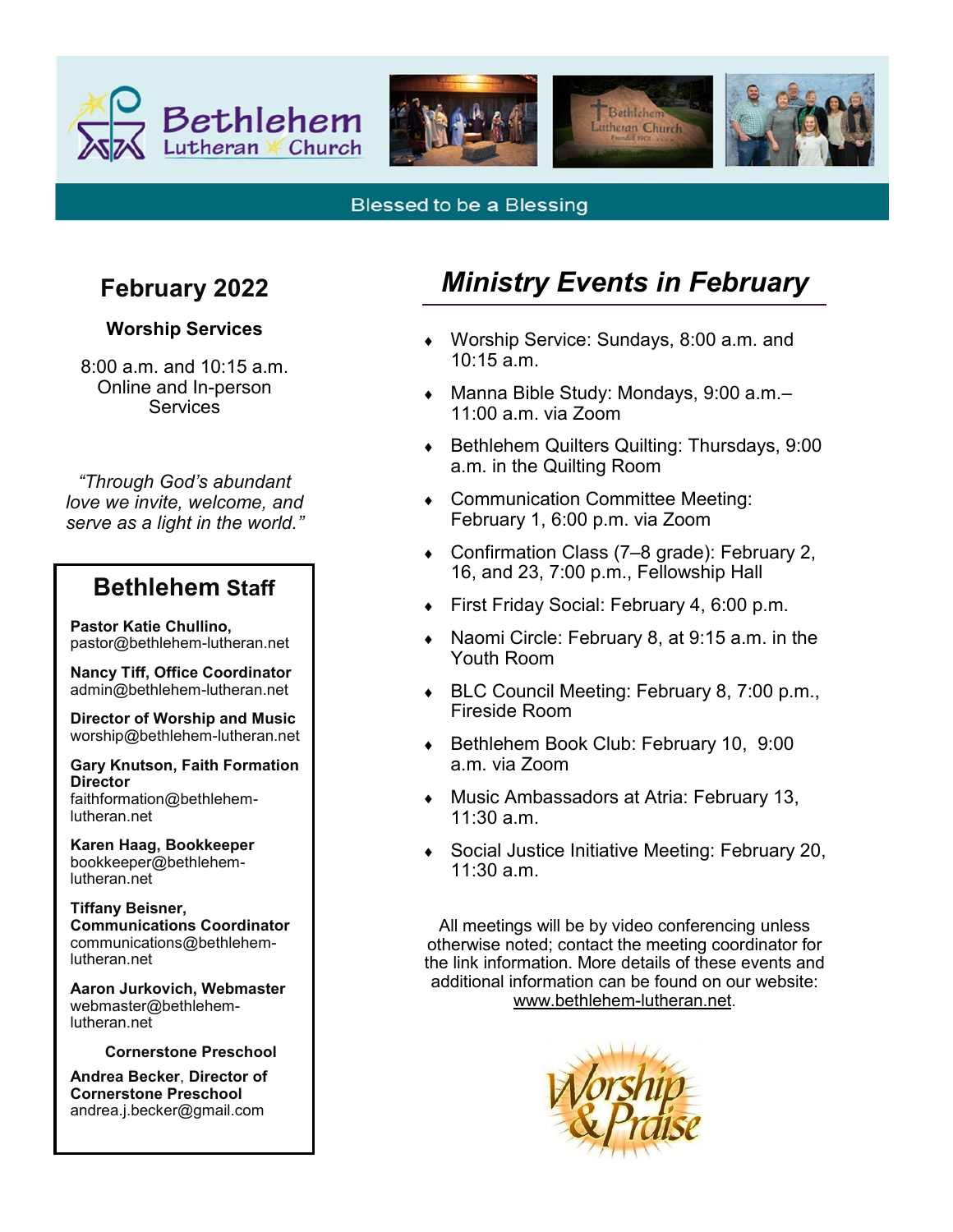# *Rev's Revelations*

#### *Through God's abundant love we invite, welcome, and serve as a light in the world.*

On Epiphany Sunday, we received Star Words. In years past the words have come from various bible verses or Christian themes and even other languages. This year, our Star Words come from the mission statement written by our Strategic Planning Team in 2020/21. While you ponder your word (and while I ponder mine), I thought it might be helpful to ponder them all together. Today, we ponder *abundant.*



Merriam-Webster.com tells us that abundant means, "existing or occurring in large amounts." A few weeks ago we read the story where Jesus turns water into wine--

into six stone jars or about 1,000 bottles of wine (John 2:1-12). That's a large amount. That's abundant-- abundant wine, abundant delight for those drinking, abundant grace for the wedding host and couple. That abundance is also totally unnecessary. Jesus didn't have to turn water into wine--at all--and he didn't have to turn it into that much wine. But he did. He gave abundantly. And he does it again.

We see Jesus do the same with fish when he feeds the 5,000 and has leftovers. We hear abundance in the parables of the talents (Matt 25:14-30), the mustard seed (Mark 4:30-32),

the sower (Luke 8:4-15), even the widow's mite (Mark 1:41- 44). Jesus tells his disciples, "I came that they may have life and have it abundantly," (John 10:10).



Giving abundantly is *why Jesus came. Jesus gives himself abundantly in service to those in need throughout the gospels and especially as he opens his arms to all on the cross.*

We claim these stories as our holy scriptures and we say that we are to go, to do likewise! Which means we are called to live abundant life! Which means we are called to receive

and to give abundantly--whether what we give is water or wine, food or medicine, love or ourselves. God's abundant love is a great gift and a great responsibility.

As you ponder your own Star Word, also ponder what it means for *you personally to receive God's abundant love. How do you see, feel, or know God's abundance? How can you participate in that abundance? How can you share that abundance?*

In God's abundant love,



# *Worship*

# **February Lectionary Resources**

**February 6 - 5th Sunday After Epiphany** The fifth Sunday after Epiphany continues to highlight unlikely instruments and circumstances appointed to reveal God's glory. "Who will go for us?" God asks. Today's scriptures answer: a person of unclean lips and three fishermen who couldn't catch a thing. More surprising still, perhaps, is that we are also called.

**Reading***: Isaiah 6:1*–*8, Luke 5:1*– *11*

**February 13 - 6th Sunday After Epiphany** Blessings and curses abound on the sixth Sunday after Epiphany. We would do well to listen closely to whom the "blessed ares" and the "woe tos" are directed and to find our place in the crowd among those who desire to touch Jesus. The risen Christ stands among us in the mystery of the holy supper with an invitation to live in him, and offers power to heal us all.

**Reading:** *Jeremiah 17:5*–*10, Luke 6:17*–*26*

#### *(Continued on next page)*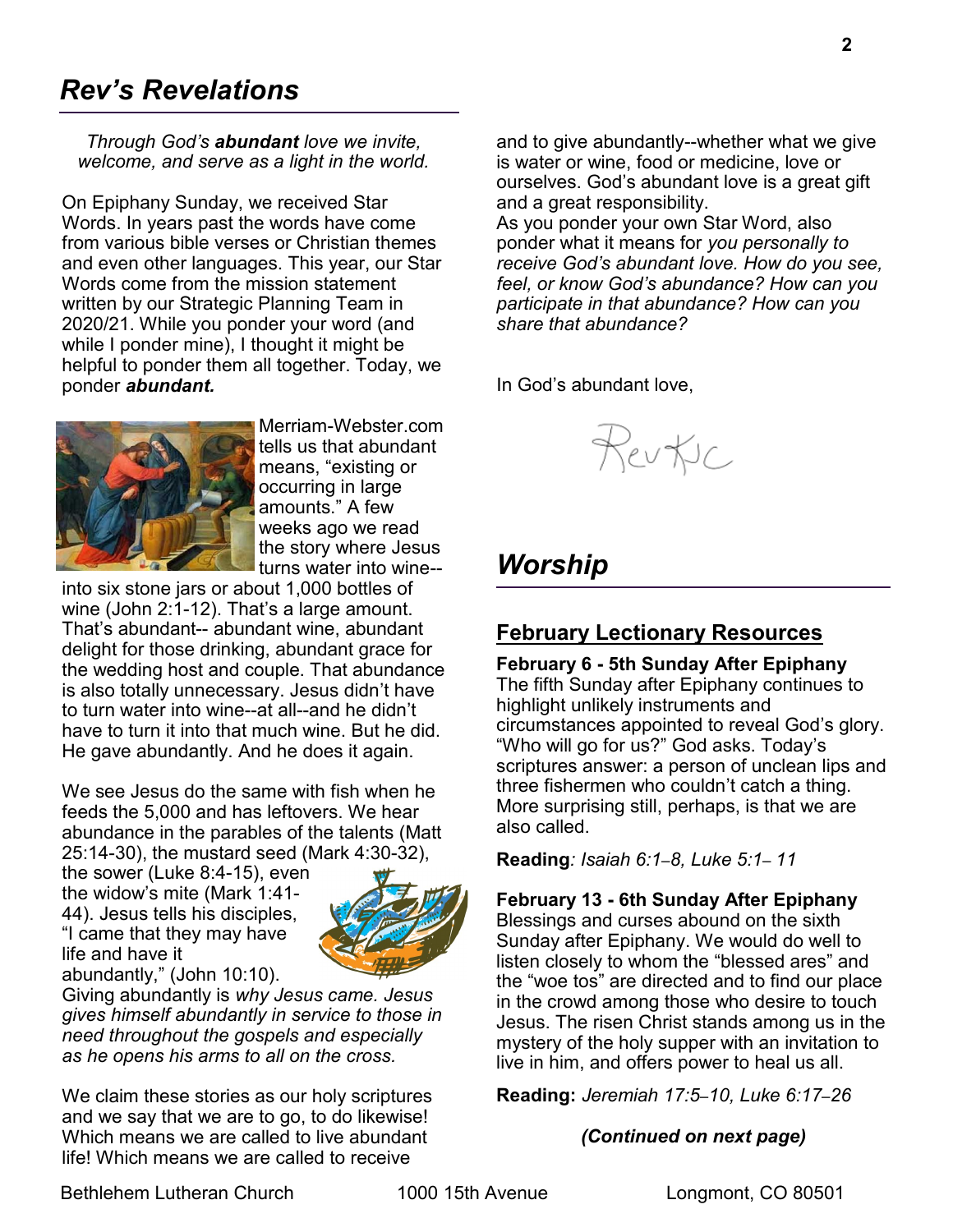#### **February 20 - 7th Sunday After Epiphany**

Mercy. Mercy. Mercy. Joseph lives it in Egypt. Jesus preaches it in the gospel. The Spirit guides us into merciful lives with the power of forgiveness to reconcile what is fractured and divided. Such merciful living is the baptismal blessing of having put on Christ. It is the gift of the life-giving Spirit. It is a reflection of God's glory revealed in Christ.

**Reading:** *Genesis 43:3*–*11, 15, Luke 6:27*–*38*

#### **February 27 - Transfiguration of Our Lord**

Witnesses to the glory of God in the face of Jesus reflect that glory in the world. It was true for Moses. It was doubtless true for Peter, James, and John. We pray that it will be true of all of us who see God's glory in the word and in the supper and who are being "transformed into the same image" by God's Spirit.

**Reading**: *Exodus 34:29*–*35, Luke 9:28* –*34*

*Lent begins on Ash Wednesday, March 2. Light of Christ will lead a service at noon and BLC will lead a service at 7:00 p.m. This will begin our Lenten Evening Prayer on Wednesdays. Please watch the website and announcements for information on additional services.*



# *Council Meeting*



## **Summary of Council Meeting Minutes January 11, 2022:**

Respectfully submitted by Jenny Kelley, BLC Council Secretary

The Council met on January 11, 2022, with Matt James, Mark

Abromski, Jenny Kelley, Greg Schumann, Pr. Katie Chullino, Bob Lee, Mark Holste, Eric Kittelberger, and Jim Woodruff in attendance; Brian Carlson was absent. Matt called the meeting to order at 7:04 p.m. Following a devotion from *Christ in the Home based on Psalm 29, it was noted that minutes from the last council meeting were approved by email and made available in the library.*

Greg reported about \$1,000 over budget in monthly giving for December, which is normal for the end of the year; our spending this month was very low so we finished out the year okay. We were about \$18,000 below budgeted income for the year. We will start 2022 okay.

As the budget process continues (see Old Business below), Greg gives a special thank you to Mark H for helping with report formats. Eric moved to accept the financial reports, and Bob seconded the motion; the treasurer's report was approved unanimously.

#### **MINISTRY REPORT HIGHLIGHTS**

**Pastor:** Way to go for getting through Christmas Week! It took everyone to make it happen, and there are no reports of covid outbreak at BLC! There is a potential for starting a BLC Disaster Relief Committee, and Pr. Katie will work with Mark H and Missions on this.

**Worship**: Jim echoed how well all went in December, especially having families involved. He will be thinking about the future of the worship staff position.

**Missions**: Mark H thanked Bob and Evangelism for a very successful OUR Center Hygiene products drive; the Habitat for Humanity build had a good day; the Nicaragua challenge was very successful with 60% of the donations coming from outside BLC, and the

#### *Continued on next page*

Bethlehem Lutheran Church 1000 15th Avenue Longmont, CO 80501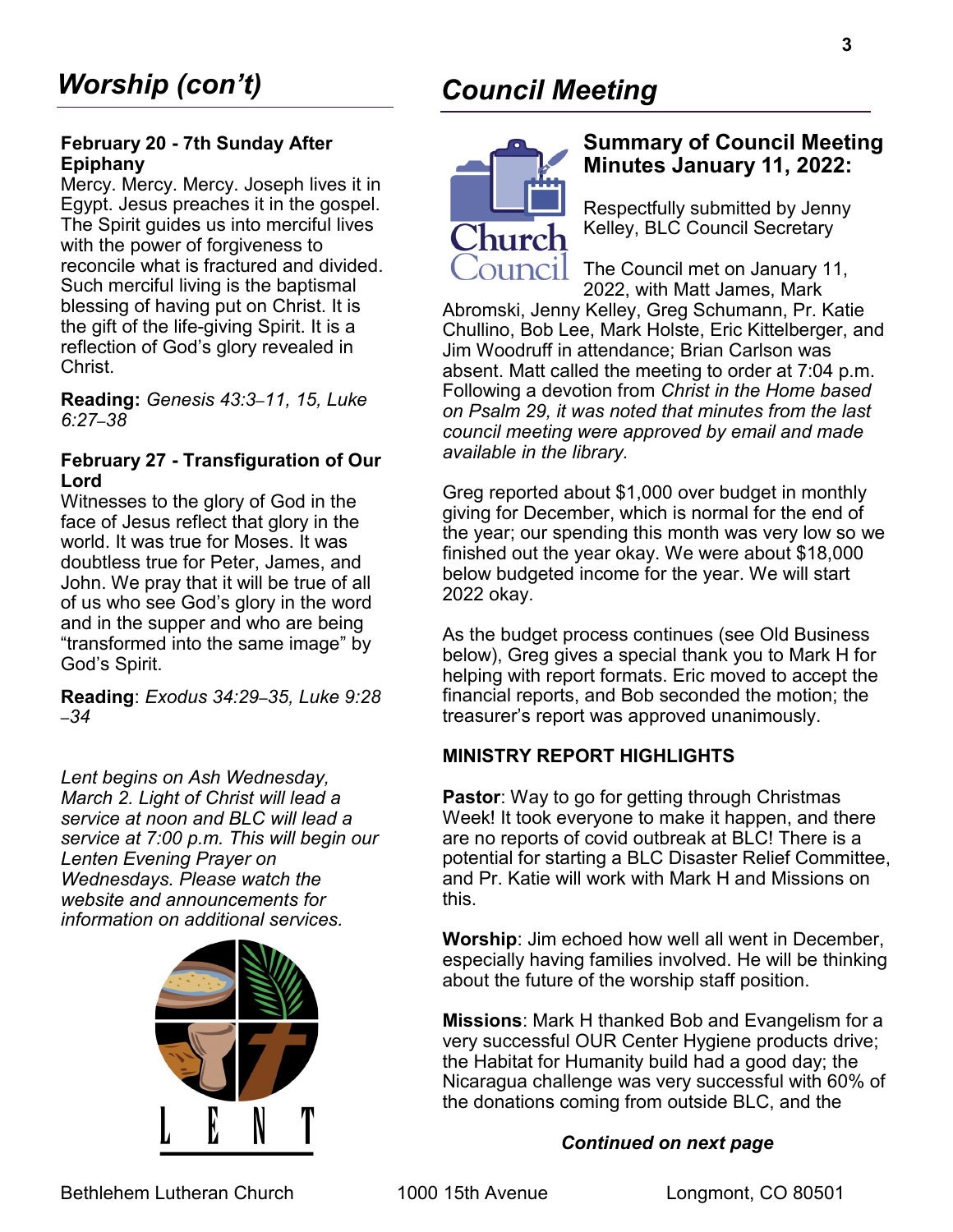# *Council Meeting*

Children's Center is doing well; New Beginnings had a service in December for the first time in a while but now all volunteering is again on hold.

**Stewardship**: Eric hopes 2022 will bring nonpledge giving back to previous levels. Two additional goals for 2022 are to finish the Time & Talent project and to create a Bequest Policy. He is not sure how to get more members to pledge in the future—maybe a messaging issue?

**Evangelism**: Bob has pictures of the new members who recently joined. Thanks to Mark H for adding the Our Center food and hygiene products drive to the Living Nativity—worked perfectly. Living Nativity had 160 visitors; there was a great Times-Call TC line comment about the Living Nativity which Bob posted on our FaceBook page. Bob suggests that the Times-Call ad needs review. Bob suggested that we invite people to be part of an activity or event when we need volunteers.

**Property**: Matt reported there was another security incident at the PreSchool shed. The annual fire-alarm inspection report came back with a long punch-list of things to update–for example, all sprinkler heads need to be tested; some air compressor issues; and a need to replace batteries.

**Faith Formation**: Brian was absent.

#### **UNFINISHED BUSINESS**:

- Pandemic Advisory group recommendations: There have been no further updates since December; Pr. Katie shared an email from the bishop, and the responses were to keep doing what we are currently with the possible exception of discouraging food and eating inside. We will continue to monitor.
- Annual Meeting Reports: Jenny reminded all that reports are past due; a list of missing reports was emailed shortly before the meeting. For the annual meeting email/letter, we should ask those who cannot download the annual report

pdf and would like it mailed to them to notify the church office by January 22. Some printed copies will be available at the church for pick-up and for the meeting.

• 2022 Budget Proposal: Greg discussed feedback from the budget forum and presented the newest budget draft. He replaced "envelope giving" with "general fund giving" and recalculated the anticipated general fund giving from the three-year average minus 4%. After hearing from several members at the forum and by email, a 3% staff raise will be included in the budget along with a decreased budgeted allocation to \$6,000 for the Capital Improvement Fund. Council approved Greg's budget presentation by consensus.

#### **NEW BUSINESS:**

- Matt discussed the usual use of Robert's Rules of Order in the Annual Meeting; a copy of Robert's Rules of Order is in the office, along with a summary sheet.
- First Bank Credit Card users: Greg reported that fraudulent charges were reported on the First Bank card so it will be replaced. To change the card administrator to Greg, he needs a motion to do so from the council. Matt James moved to remove Jan Geiser as the card account administrator with First Bank and add Greg Schumann as administrator, plus remove all current card holders and keep Nancy Tiff as the sole card holder; Mark Holste seconded; the motion passed unanimously.
- Thank you to all council members, especially those who are going off council this month, for their service this year!

Following prayer considerations and the Lord's prayer, this council meeting was adjourned at 8:47 p.m. The next Council meeting will be Tuesday, February 8, 2022, @ 7:00 p.m.; the Exec meeting is at 6:30 p.m. Comments and suggestions for the council can be sent to council@bethlehemlutheran.net.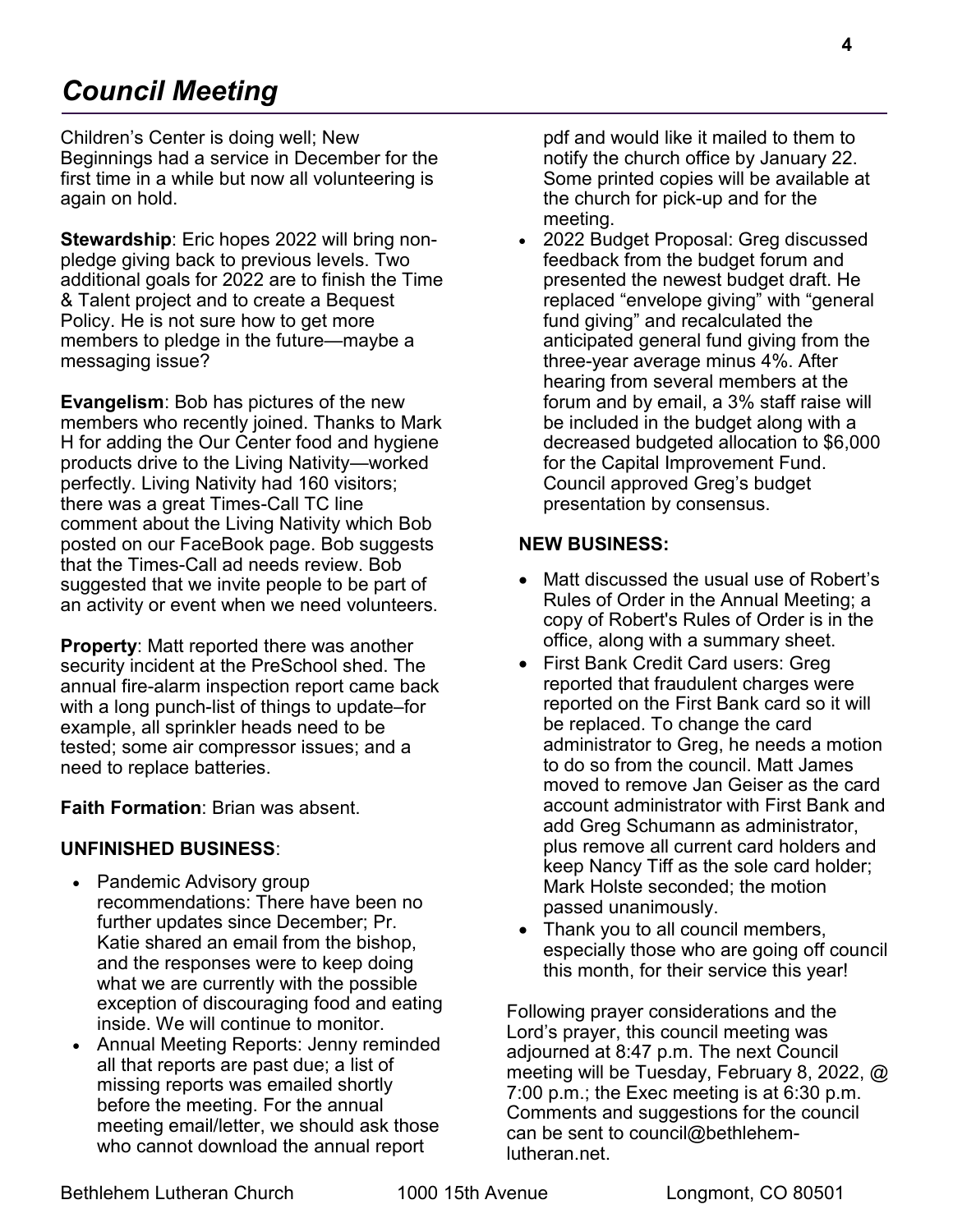# *Faith Formation*



From the desk of the Faith Formation Director Gary. We still are having some challenges

with coming back together, pandemic protocols and starting new routines. We have seen some major changes on how we do ministry and I am glad to say that we are slowly coming back together as a community. We have some exciting ministry opportunities coming up in the future and I look forward to seeing the community come back together. Here are some ministry opportunities that are going on in February and March. I hope to see some new faces and meet more new people in the coming year. If anyone wants to talk please make time and come by the office or we can do lunch together.

# **Sunday School**

In February, we will be studying The Disciples, Beatitudes, Joseph feeding his family and Transfiguration. Youth 4 years old to  $6<sup>th</sup>$  grade age gather in the fellowship hall for a devotion about the lesson, craft, and prayer time.

# **Confirmation**

We have learning events on February 2, 16, and 23. We are studying the Jesus parables and Jesus' crucifixion.

# **Wednesday Night Lenten Mentoring**

*We need adult volunteers to make this happen. If you would like to be a Mentor please email Gary.*

#### **What is Lenten Faith Mentoring Ministry?**

Faith mentoring is part of a new ministry at BLC. It pairs individual youth with individual adults of the congregation to discuss faith and life issues and to experience the Lenten journey together. Young people are free to select an adult, with their consent, to be their Faith Mentor.

Faith Mentors do not take the place of parents, pastors, teachers or peers, but provide an additional connecting point to other Christian adults and the congregation.

#### **How does the Lenten Faith Mentoring Ministry Work?**

On Tuesday, March 1, the Faith Mentors, young people and their parents will meet for an orientation. During Lent, each youth will meet with their Faith Mentor for five 30-45 minute sessions on March 9, 16, 23, 30, and April 6 to discuss the week's theme, a certain aspect of faith, and life issues. Discussion guides are provided to help facilitate this time together.

#### **What Characteristics should a Mentor have?**

- Love God and kids
- Able to accept youth where they are and let them progress at their own speed
- Accessible, open and willing to take the time to listen
- A caring, non-judgmental supportive attitude
- Mature and trustworthy
- Faithful in their own Christian life

Faith Mentors are special people in the lives of our young people. They will receive as much as they give -- it is an honor to participate in another person's growth in faith.

#### **What training does a Mentor need?**

No special background or training is required for someone to be a Faith Mentor. Faith Mentors, students and their parents will attend an orientation session for the faith mentoring process on Tuesday, March 1 at 6:30 p.m.

*Continued on next page*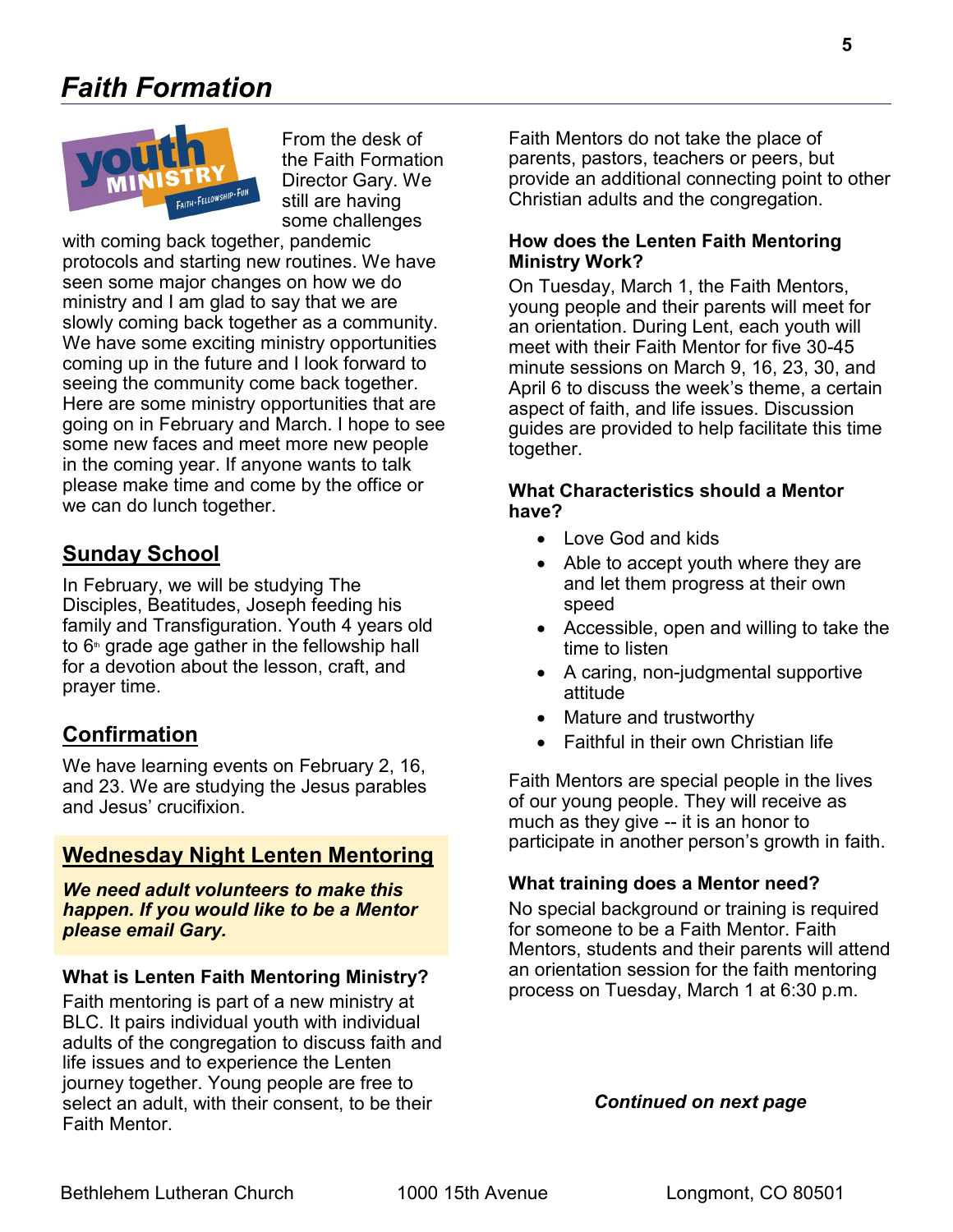#### **What is the purpose of Lenten Faith Mentoring?**

- 1. Expand each young person's circle of trusted adults in the congregation. In a *Search Institute* report, only 29% of youth felt that adults in the church cared for them.
- 2. Enable each young person to see and learn how another adult (besides their parents) lives out their Christian faith.
- 3. Offer each young person a personalized learning opportunity to make sense of their own Christian Faith. In the same *Search Institute*  report, more than 60% of the youth surveyed said they wanted to know how to learn to love life more, recognize right from wrong, and gain a sense of life's purpose.
- 4. Gain broader adult participation in the young person's learning process.

#### **What are the responsibilities and role of Faith Mentors:**

- 1. Attend the Faith Mentor Orientation on Tuesday, March 1 at 6:30 p.m. in the sanctuary. Your mentee and his/her parent(s) will also be at this orientation.
- 2. Meet the parents of your mentor at least once. (This may be done at the mentor orientation.)
- 3. Meet with your mentee five times during Lent for 30-45 minutes to discuss the week's theme and related faith issues from the provided discussion guides. Both student and mentor have mutual responsibility of attending these sessions and making up any missed sessions. Preferably, worship with your mentee and meet after or before the Wednesday evening Lent worship services.
- 4. Pray regularly for your young person during the mentoring process.
- 5. Respect and uphold the confidentiality of your discussions with your young person.

#### **Who can be a mentor?**

Each youth is free to choose any adult to be their faith mentor who is:

- 1. an active member of BLC or other Christian congregation
- 2. at least 21 years of age or 18 and older whom have been trained
- **3. not their parent or relative of any kind**
- 4. someone they see as a good example of a Christian life style
- 5. someone with whom they feel comfortable having "guided discussions" with
- 6. someone who consents to be their faith mentor
- 7. someone who your youth can get to know that is a positive Christian role model

# **High School Youth**

We will be having high school activities throughout the month, stay tuned.

#### **Vacation Bible School**

**Mark your calendars for Vacation Bible School this summer June 20-24, 2022.** This year BLC will be putting on VBS called "Monumental" where we celebrate God's greatness!

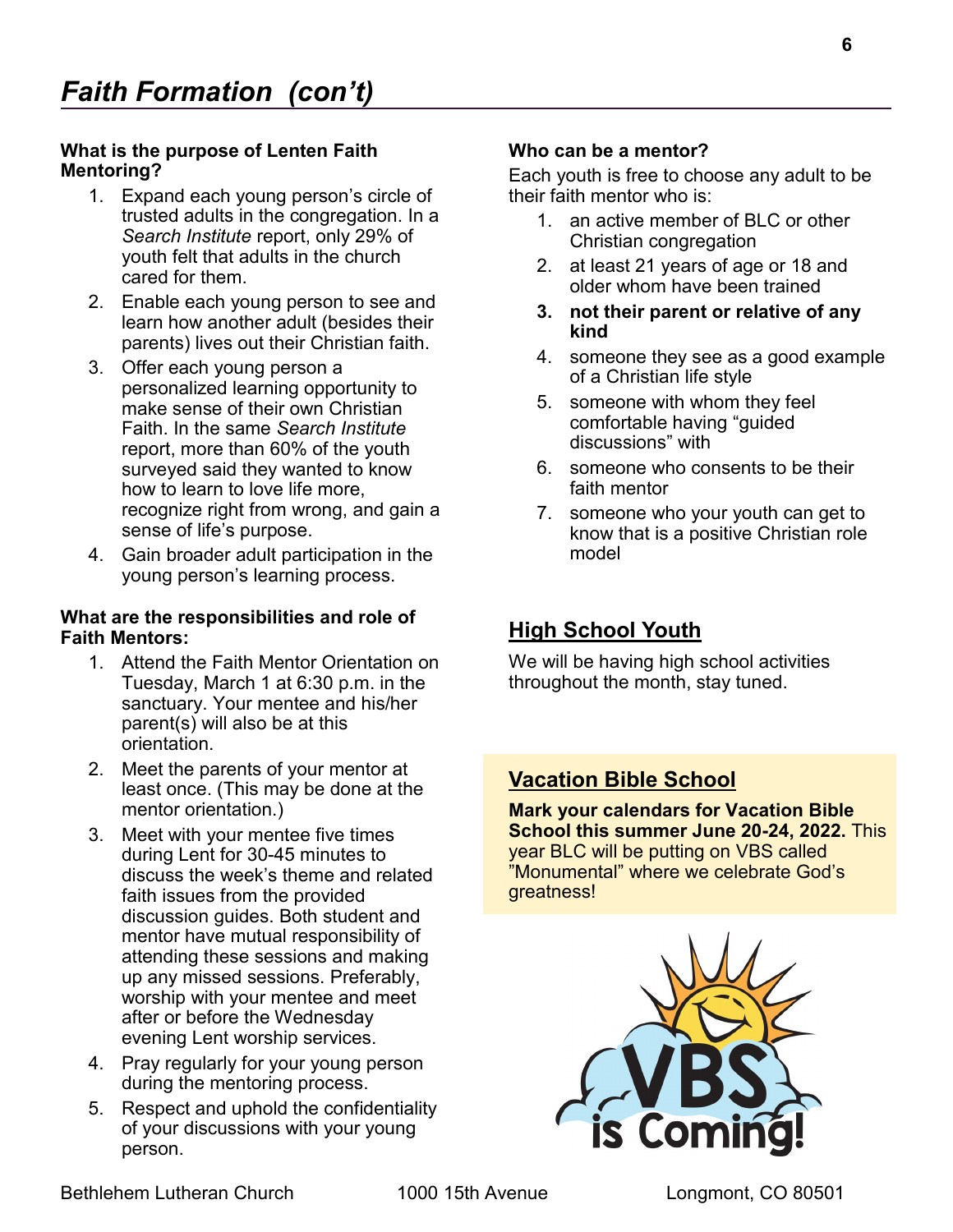# *Gather and Connect*

# **First Friday Fellowship**

First Friday will be **February 4 at 6:00 p.m.**, at Bob and Sabrina Lee's home. Bring an appetizer to share and a beverage.

## **Naomi Circle**



The February meeting will be in person (Youth Room) and on Zoom **Tuesday, February 8,**  from 9:15-11:00 a.m. Our membership is open to all who

are interested in joining us. Please contact Linda H. (holstell@outlook.com) or Sue S. (suesmith512@msn.com) for further information.

# **Bethlehem Book Club**



The February meeting of Bethlehem Book Club will be on **February 10, at 9:00 a.m.**  on Zoom. We will be discussing *Everything I Never Told You* by Celeste Ng. For

February we are taking advantage of Books in A Bag from the Longmont Library. Phyllis W. has the bag and will be available to give you a copy at her door, or will leave a copy outside for you to pick up if you just contact her at pkwright1360@gmail.com. Bethlehem Book Club is open to everyone! Contact Mary Jane V at mjvoogt2003@yahoo.com if you would like to be added to the group. You will receive a reminder and zoom link the week before the next meeting. See you on Zoom!

# **Ambassadors at The Atria**



We are delighted to once again be able to bring joy in song and scripture to the memory unit at *Ging for Joy* The Atria located at 9<sup>th</sup> and Hover in Longmont on the

second Sunday of each month. Our next trip will be on **Sunday, February 13 at 11:30**  a.m.—immediately following our second service. All are welcome, including children. You do not need to be able to carry a tune — just bring a joyful heart. A mask is required and each individual is now required to sign in individually in the lobby.

# **Quilting Queens**

Quilters are meeting in the Quilting Room and Music Room on Thursdays at 9:00 a.m. to tie quilts. If you would like to donate or purchase a quilt of your own, please contact the church office for more information (303-776-3290).

# **Manna Bible Study**



We will be reading and discussing *Life Together* by Dietrich Bonhoeffer beginning February 7th. *Life Together* is Bonhoeffer's

inspiring account of a unique fellowship in an underground seminary during the Nazi years in Germany. It reads like one of Paul's letters giving practical advice on how life together in Christ can be sustained in families and in groups. **Manna meets every Monday morning at 9 am**. We hope you will join us to discuss this wonderful book! Please call Phyllis W. if you have questions, need to know our location, or need the Zoom link.

# **Adult Forum**

Adult forum will be studying *Faith, Sexism, and Justice: A Call to Action*, the latest ELCA Social Statement throughout six sessions to be held on February 6, 13, 20 & March 6, 13, 20 at 9:15 a.m.

Please sign up online or contact the church office to sign-up. Signing up now will help ensure there is room for those attending in-person and a Zoom set up for those attending online. Sign up at <https://forms.gle/43dUExt7hpfRKPUL9> or call the church office and leave a message for Pastor Katie.

# **Star Words**

We received 2022 Star Words on Epiphany Sunday. If you have not received or chosen a Star Word for this year, these are the words given out a church, pick one to focus on this year or month: *abundant, love, invite, welcome, serve, light, world.*

*During February, focus on the meaning of your word. Think about what the word means to you. Look it up in a dictionary or ask a friend what the word means to them.*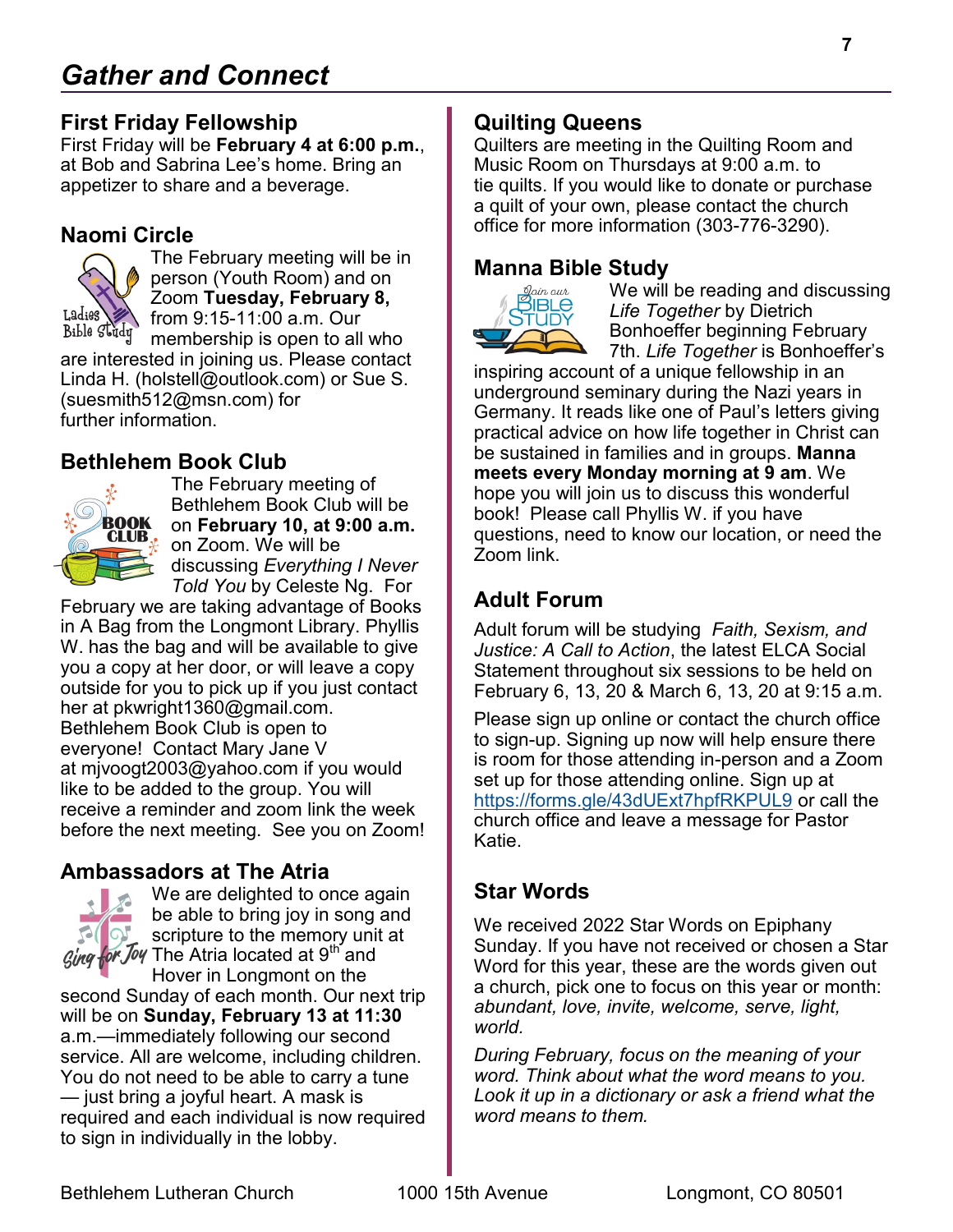#### **Habitat Work Day**



Our next work day is Saturday, February 26 at the Hospitality Center. Please sign up on the board on the Narthex Wall, or call Bob C.

## **The Nicaragua Project and 84 Children Thank You**



This very day children who would otherwise go a day or even days without food in Somoto, Nicaragua, were able to have two meals and two nutritious snacks. They were safe while their parents

were seeking work, and they were able to attend school, learning about the love of God in the process. Why? Because of wonderful donors who came forward during our winter fund drive for our Nicaragua mission. We raised nearly enough for 6 more months of serving them in our children's project in Somoto.

Is it too late to donate? No. We accept donations all year. Would you like to become a monthly donor? On the Bethlehem website, go to "donate", then "online giving" and then scroll down to the Nicaragua Project.

Bless you for your prayer and monetary support.

#### Cathy G and The Nicaragua Project

#### **Disaster Response Team**



Thank you, to all who have  $\overline{\angle}$  shared funds, goods, and homes with neighbors in need during and after the Marshall Fire. As our larger community moves through the early stage of disaster, the relief phase, and

into the recovery phase, we will have new opportunities to help. Bethlehem has long been a place and a people of service. To

prepare ourselves for this next stage, I would like for Bethlehem to form a small team (3-5 people) to evaluate how and when we can best serve the long-term needs of our neighbors during this disaster.

The most effective assistance we can offer at this time is that of funding. Opportunities can be found on our website at: [https://bethlehem](https://bethlehem-lutheran.net/serve/marshall-fire/)[lutheran.net/serve/marshall](https://bethlehem-lutheran.net/serve/marshall-fire/)-fire/

Thank you for your service, Pastor Katie pastor@bethlehem-lutheran.net



Our Social Justice Initiative (SJI) group met on January 23 and discussed the projects completed in 2021 and ones the group is interested in for 2022. There are a number of exciting possibilities, so

check out our website ([https://bethlehem](https://bethlehem-lutheran.net/serve/sji/)[lutheran.net/serve/sji/\)](https://bethlehem-lutheran.net/serve/sji/) and stay tuned for details! The group has decided to meet monthly on the third Sunday of the month at 11:30 a.m. by Zoom. Everyone is welcome to join us--see the link below. For more information, please contact Jane L (janelahman@hotmail.com) or Margot H (nordatter@gmail.com).

Zoom meeting: Topic: BLC SJI Monthly Meeting Time: 11:30 a.m. Join Zoom Meeting: [https://us02web.zoom.us/](https://us02web.zoom.us/j/81184599825?pwd=WmhMY3I3ZUxoR0lOWnMzMldsaDJjQT09) [j/81184599825?](https://us02web.zoom.us/j/81184599825?pwd=WmhMY3I3ZUxoR0lOWnMzMldsaDJjQT09) [pwd=WmhMY3I3ZUxoR0lOWnMzMldsaDJjQ](https://us02web.zoom.us/j/81184599825?pwd=WmhMY3I3ZUxoR0lOWnMzMldsaDJjQT09) [T09](https://us02web.zoom.us/j/81184599825?pwd=WmhMY3I3ZUxoR0lOWnMzMldsaDJjQT09) Meeting ID: 811 8459 9825 Passcode: SJI2022 To dial by phone only: 253 215 8782 Meeting ID: 811 8459 9825 Passcode: 4026538

**8**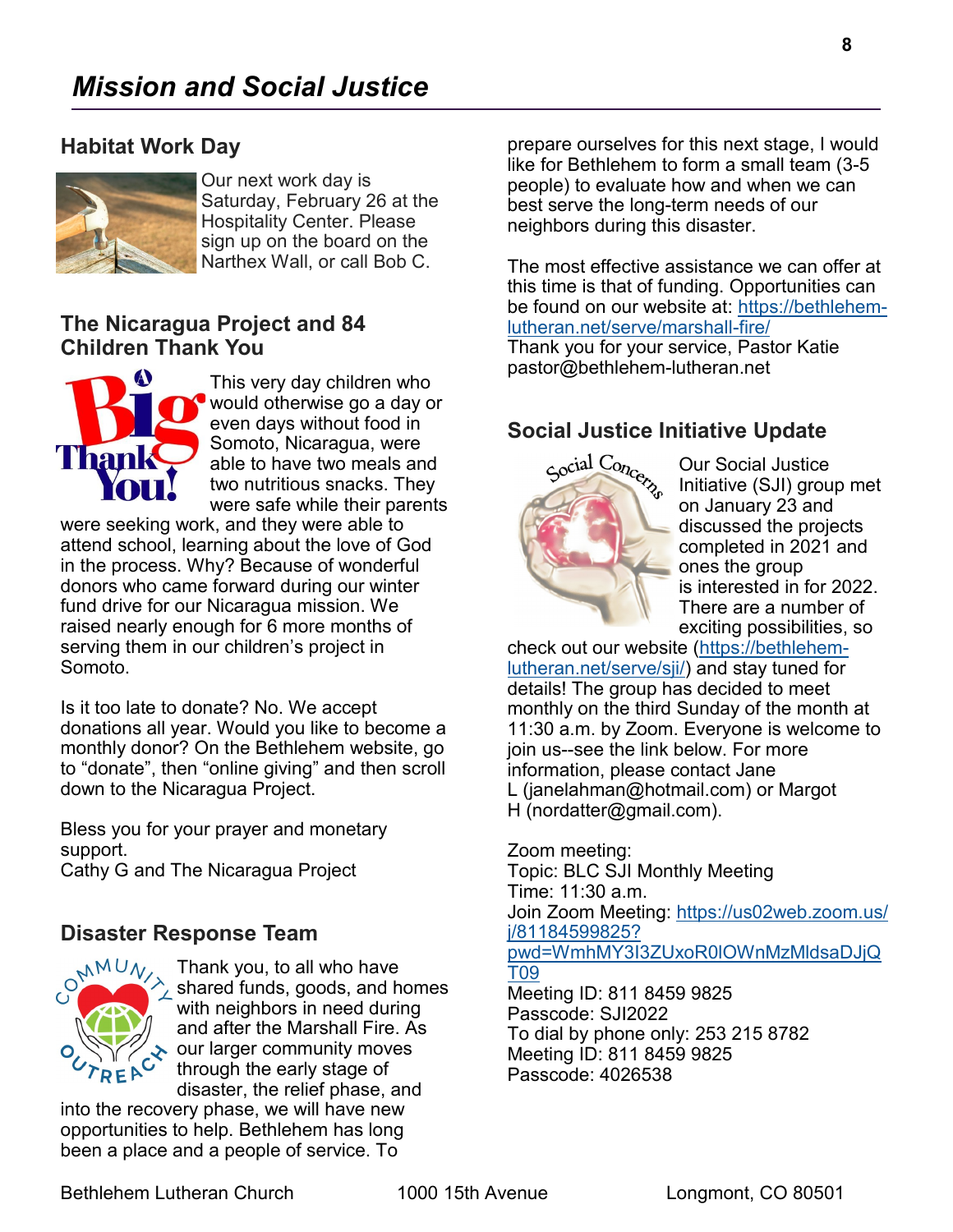# **Finances for December 2021**

| General Fund Actual Income:            | \$433,298   | General & Designated Funds Actual Income:             | \$563,692    |
|----------------------------------------|-------------|-------------------------------------------------------|--------------|
| General Fund Budgeted income:          | \$486,950   | General & Designated Budgeted Income:                 | \$626,175    |
| Income Surplus/(Deficit):              | \$ (53,652) | Income Surplus/(Deficit):                             | \$ (62, 483) |
| <b>General Fund Ministry Expenses:</b> | \$450,255   | <b>General &amp; Designated Fund Ministry Expens-</b> | \$592,113    |
| Net Surplus/(Deficit):                 | \$(16, 957) | Net Surplus/(Deficit):                                | \$ (28, 421) |

# **Financial Summary Reports Presented to Council are Available**

Contact Greg S. (treasurer@bethlehem-lutheran.net) for more information or with questions or suggestions. Printed copies of all the reports are available for review in the Fireside Room library.

# **Multiple Giving Options for BLC**



#### **We have several options for making donations:**

1. To make an online web donation (one time or recurring), go to the Donate web page and click on the Online Giving icon to access our secure giving page and then follow the instructions. Detailed instructions are also available on the website. 2. For recurring donations, another option is to download the [BLC Vanco](https://blcloco.files.wordpress.com/2021/09/vancoblc_enrollment_form_2018.pdf)   $\frac{1}{2}$  [Enrollment form](https://blcloco.files.wordpress.com/2021/09/vancoblc_enrollment_form_2018.pdf) or get a copy from the BLC Office, complete and sign, and return with a voided check to the BLC office with Attention: Financial Secretary. The

financial secretary will set up an account for you.

3. Mail or drop off a check or cash to the BLC office (Attention: Financial Secretary, 1000 West 15th Avenue, Longmont, CO, 80501).

Online giving lets you go to our website at any time 24/7 to set up an automatic donation plan, change your donation plan, make a one-time donation, or view your online donation history.

If you have any questions about either our giving or pledging options, please contact Jenny, our financial secretary ([financialsec@bethlehem](mailto:financialsec@bethlehem-lutheran.net)-lutheran.net, 303-651-6226).

# **2021 Donation Statements**

2021 End of Year donation statements will be mailed by USPS and should be received by January 31, 2022. These statements are provided for your convenience; however, be advised that any decisions regarding tax implications are at your discretion. Please review these statements as soon as possible, and if there are any questions, comments or corrections, contact our Financial Secretary, Jenny K. (financialsec@bethlehem-lutheran.net), 303-651-6226.